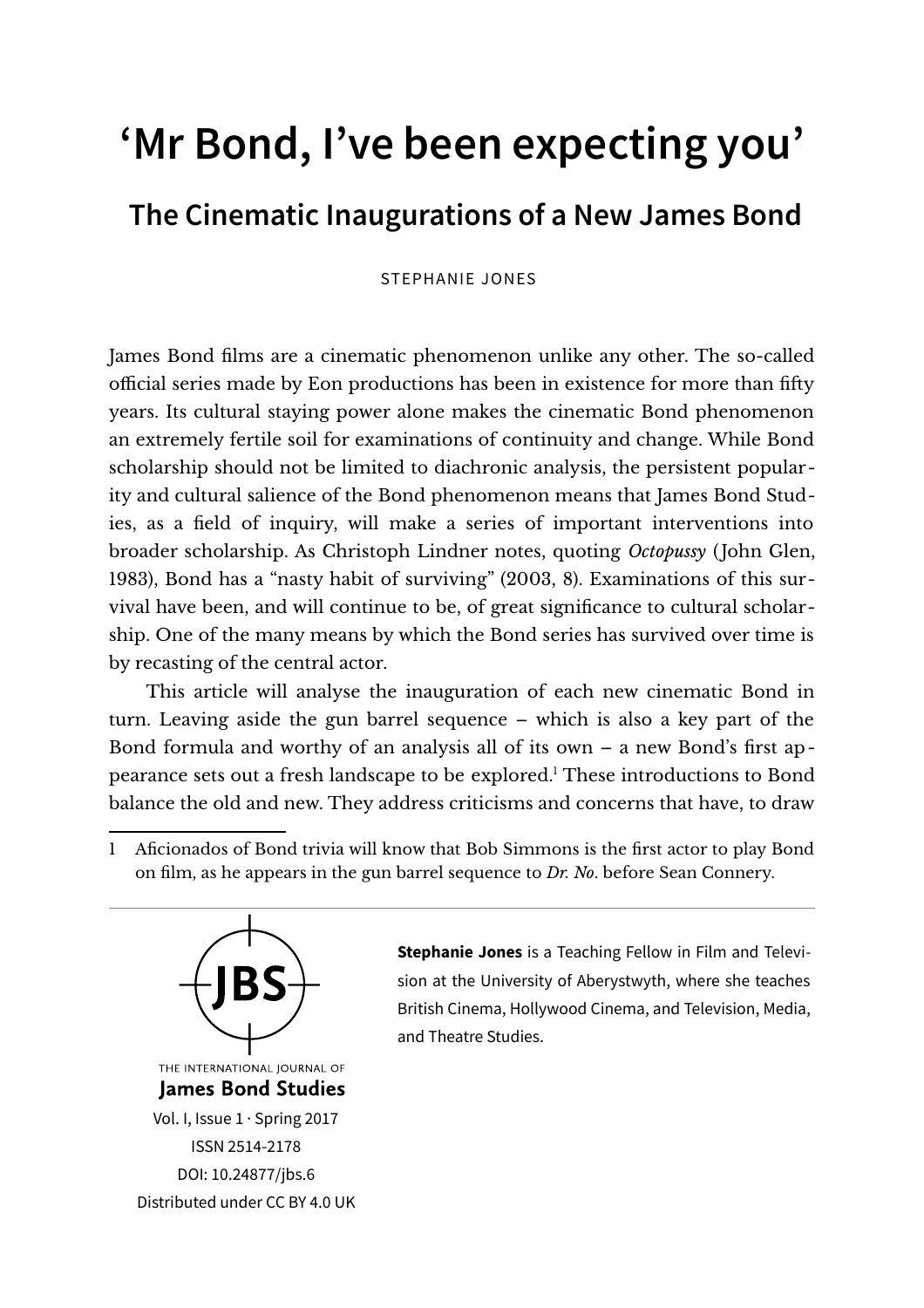on Bennett's (1982) use Pierre Macherey's term, become "incrustations" on Bond (quoted in Mercer and Radford 1977, 7). Drawing on press responses to various Bond films, this article will identify the central concerns of the reception context that surrounds each of the central actor's inaugural Bond film at the time of their release. Following on from that, I will draw together a close reading of the scenes in which we first see Bond in each film with the broader contexts that inform and shape these scenes.

# **DR. NO (TERENCE YOUNG, 1962)**

It is important that the first of Fleming's Bond novels to be adapted for the big screen was *Dr. No*. This novel, in particular, had been levelled with charges of "sex, snobbery and sadism" by the literary critic Paul Johnson writing the *New Statesman* (1958, 431). Contemporary press reviews of *Dr. No* were deeply concerned with the sadism in Fleming's novels and the ways in which this was translated to the big screen (Gibbs 1962, Hinxman 1962, Powell 1962; Robinson 1962). Johnson's review of the novel goes on to add that "There are three basic ingredients in *Dr. No* [sex, snobbery, sadism], all unhealthy, all thoroughly English" (431). Connery's star persona, in particular the way it is presented at the beginning of the film, is crucial in mediating concerns about elements that might be unhealthy, English, snobbish, or sadistic.

# BOND'S FIRST APPEARANCE IN DR. NO

Dr. No utilises the cinematic device of showing peripheral characters talking about a central character (i.e. James Bond) for some time before we actually see him. Accordingly, the first five minutes of *Dr. No* are taken up with a ploy to emphasise the severity of events taking place in Jamaica, underlining the insidious and pervasive threat of the unseen villain. The audience bears witness to a series of conversations where the matter is passed up the hierarchy of government command. Each peripheral civil servant character addresses the next person in the chain of command as "Sir" in an upper class English accent, which implies some sense of a class-bound chain of command leading toward Bond. Though Bond is not the most senior ranking character, in narrative terms he is the most important for dealing with the problem at hand. Eventually, an MI6 man tracks down Bond to a casino where he is gambling. We see the accessories that characterise Bond before we see his face: the dinner jacket, the silver lighter, and cigarette case. The framing picks out the immaculately fitted black tie outfit and the character's hands manipulating a cigarette holder. The hands are well groomed.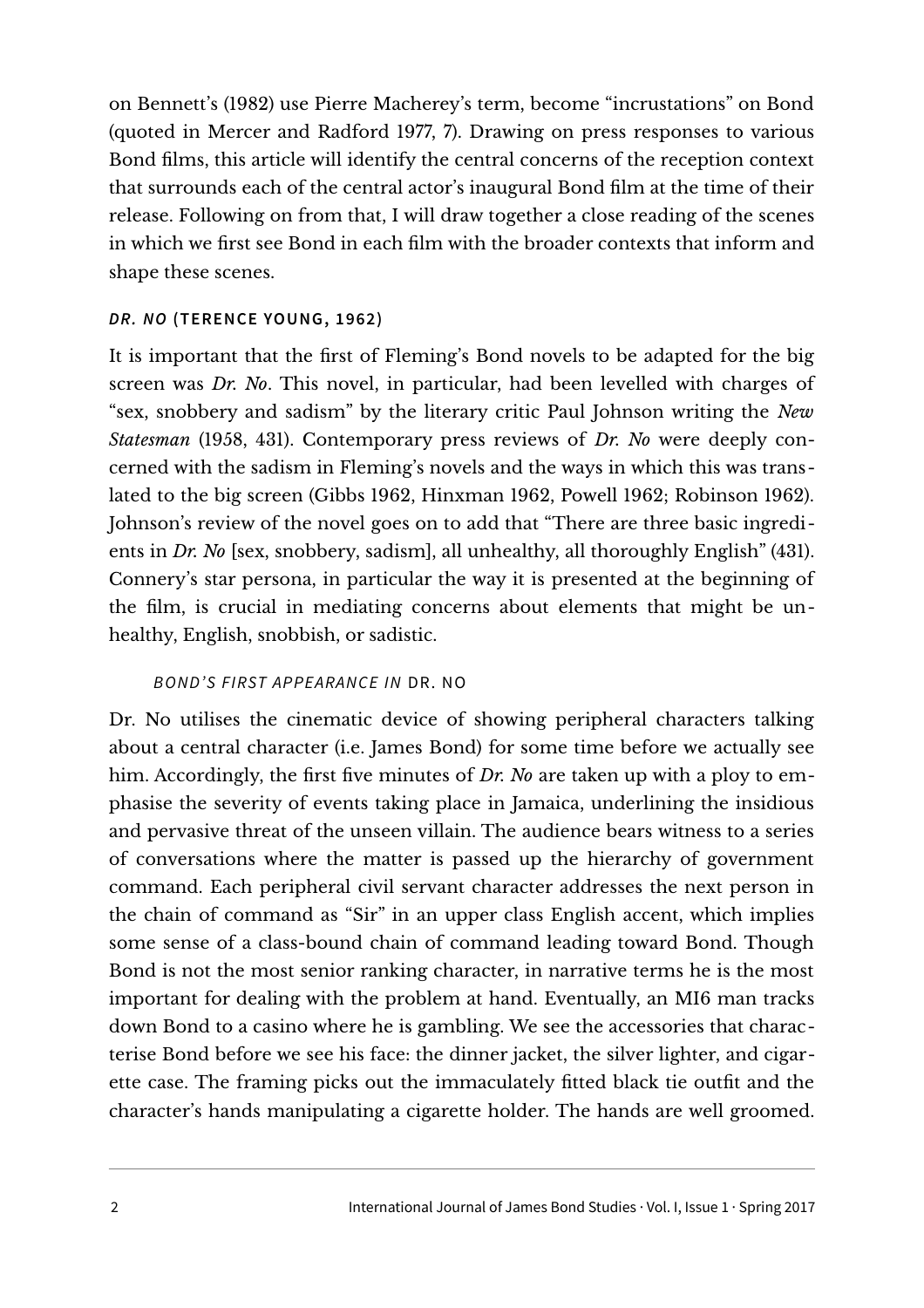They do not look weathered or calloused. Next comes a mid-shot of Bond (embodied by Sean Connery) sitting at a gaming table. Bond is introduced slowly and deliberately. *Dr. No*'s director, Terence Young, intended this particular choice of shots to be an homáge to the classical Hollywood film *Juarez* (William Dieterle, 1939), in which the audience's anticipation of seeing the lead character's face is drawn out for comic effect (Young, 2006). The reveal of Connery's face is delayed – first in terms of the narrative events that must be explained and then in terms of the cinematic apparatus of scanning from an establishing shot to a close-up.

The temporary metonymic substitution of Bond for his dinner jacket or cigarette presupposes a high level of familiarity with the character on the part of the audience. In the first instance, these costumes and props are more famous than Connery the actor and serve to buttress Connery's introduction as Bond. Bond was, of course, already a highly familiar cultural figure at the point of *Dr. No*'s release. As Bennett and Woolacott illustrate, the character had first attained popularity though Fleming's novels, but more crucially through the serialisation and comic strip adaptations of Fleming's writing in the *Daily Express* (1987, 24). These serial adaptations, coupled with Pan paperback releases of Bond novels and their famous cover illustrations, built a sizeable popular base for the character prior to *Dr. No*.

Monty Norman's "James Bond Theme" – played over the opening gun-barrel sequence, as well – further accompanies Connery's introductory scene. Bond delivers the line "Bond...James Bond" in an accent that is markedly different to the other intelligence figures heard in the film so far. The musical theme binds together the casino setting, Bond's clothing and accessories, and Connery's performance (in particular his accent), as the cinematic incarnation of the character incorporates changing social concerns of the early 1960s as well as concerns surrounding the heroic nature of the Bond character and his jump in popularity in the late 1950s. As Robert Shail notes, the 1960s saw Bond transform the from British imperialist spy hero of Fleming's books (marked by white colonialism, patriotism, and a British society stratified by class) into a cinematic figure that toned down these elements and emphasised instead consumerism, affluence and social mobility (2008, 153-4). Connery was crucial in modifying the resonances of the Bond character from a marker of social superiority to a "modern, and potentially classless, sophistication" (154).

Following the casino scene, Young's film works to establish the work ethos of the cinematic Bond character. We see that Bond goes straight to the office when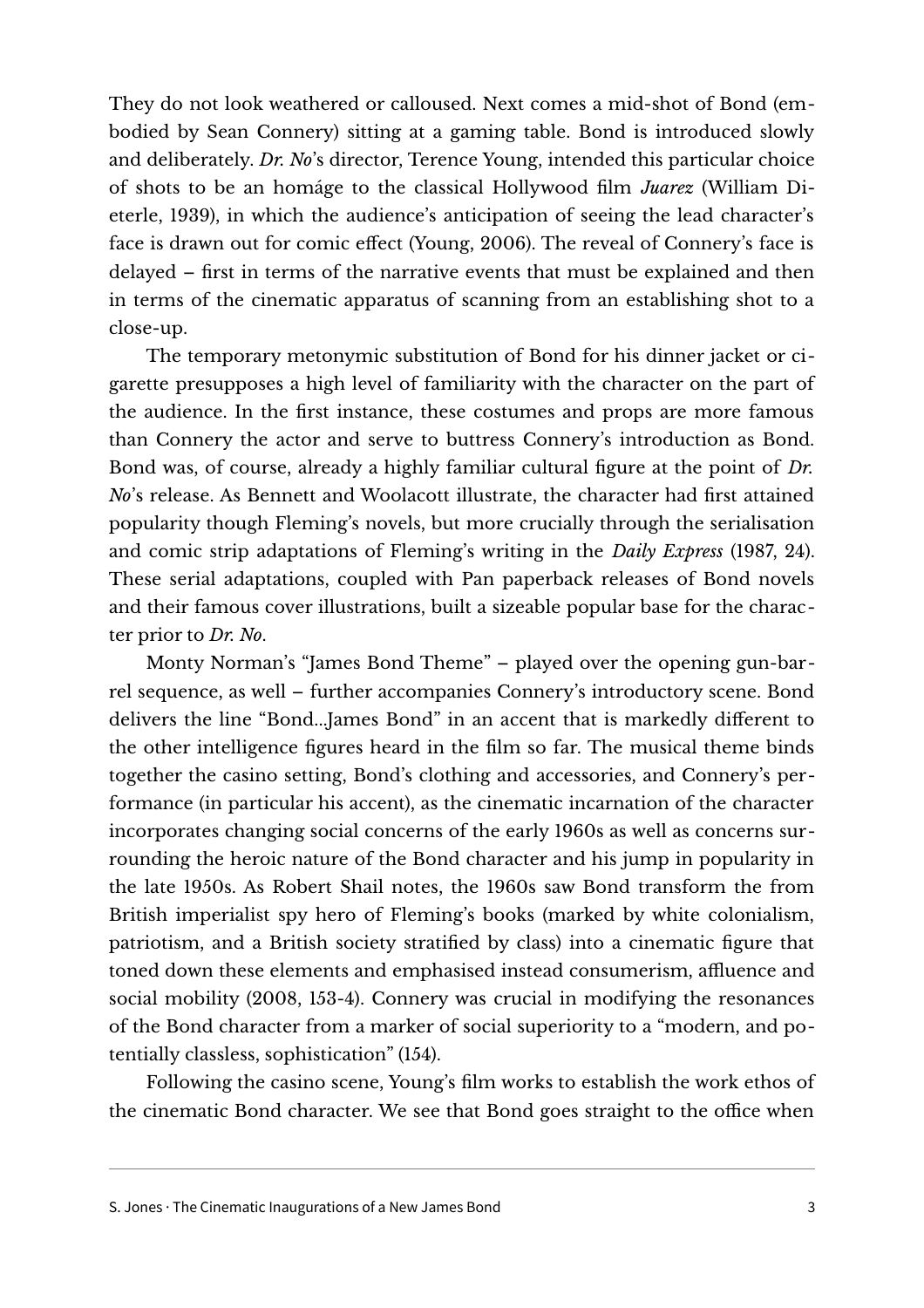summoned by his superiors. It is notable that, while he does engage in the customary and flirtatious repartee with Miss Moneypenny, Bond only does so in the brief interim between his arrival and M's summons for him to enter. The dialogue exchanged between Bond and Moneypenny demonstrates that they are markedly different from the other intelligence workers and civil servants that we have seen so far: they talk playfully and use informal names for one another. When he arrives home after the meeting, Bond finds Sylvia Trench (a woman with whom he flirted at the casino) in his bedroom. The dialogue that follows between the two further stresses the fact that work structures Bond's priorities; again, the film makes it clear that Bond only sleeps with Trench in the window of time available until his departing flight to Jamaica. This devotion to work is not especially characteristic of Bond; M and Moneypenny are in the office at 3am too, but it is significant that the Bond character bridges a gap between work and play in these inaugural scenes.

While Connery's accent was no doubt confusing to cinematic audiences in 1962 (the *Fleet Street Press* suggested that it could be Irish, Northern Irish or Irish American), what is evident is that it was decidedly not an English accent. $^2$  $^2$  As Spicer notes, many of Connery's pre-Bond roles saw him play an Irishman (2001, 219). While Connery's accent might not be a recognisably Edinburgh accent or even a Scottish one for that matter (Connery himself is Scottish), some critics have observed that the actor's vocal performance mitigates the charge of sadism levelled against the film (Robinson 1962, 10), a point which implicitly connects Englishness to the discourses of sex, snobbery, and sadism of the time. Christopher Hill concludes that Connery's voice does retain a number of features that reveal his origins in Edinburgh as well as aspects of his social class. Hill notes that Connery did not undergo the "normalization" process of formal higher education, and that his accent is partly inflected by the male, working class, Edinburgh accent while also bearing the distinct hallmark of a moderately Irish accent (2006, n.pag.). Thus, Connery's Bond speaks in such a way as to obscure the class origins of the character – a facet that was hugely important in the cross-cultural appeal of the Bond character at the time.

In addition to his vocal performance, Connery's distinct style as Bond became an important element of the Bond-character's popularity in the 1960s. As Cook and Hines note, James Bond is almost synonymous with the lounge suit (2005, 153); yet, at the beginning of *Dr. No*, we are introduced to Connery's Bond in a more formal dinner jacket. Director Young has taken credit for the style of

<span id="page-3-0"></span>2 See Chapman (2007, 68) for a discussion of press confusion over Connery's accent.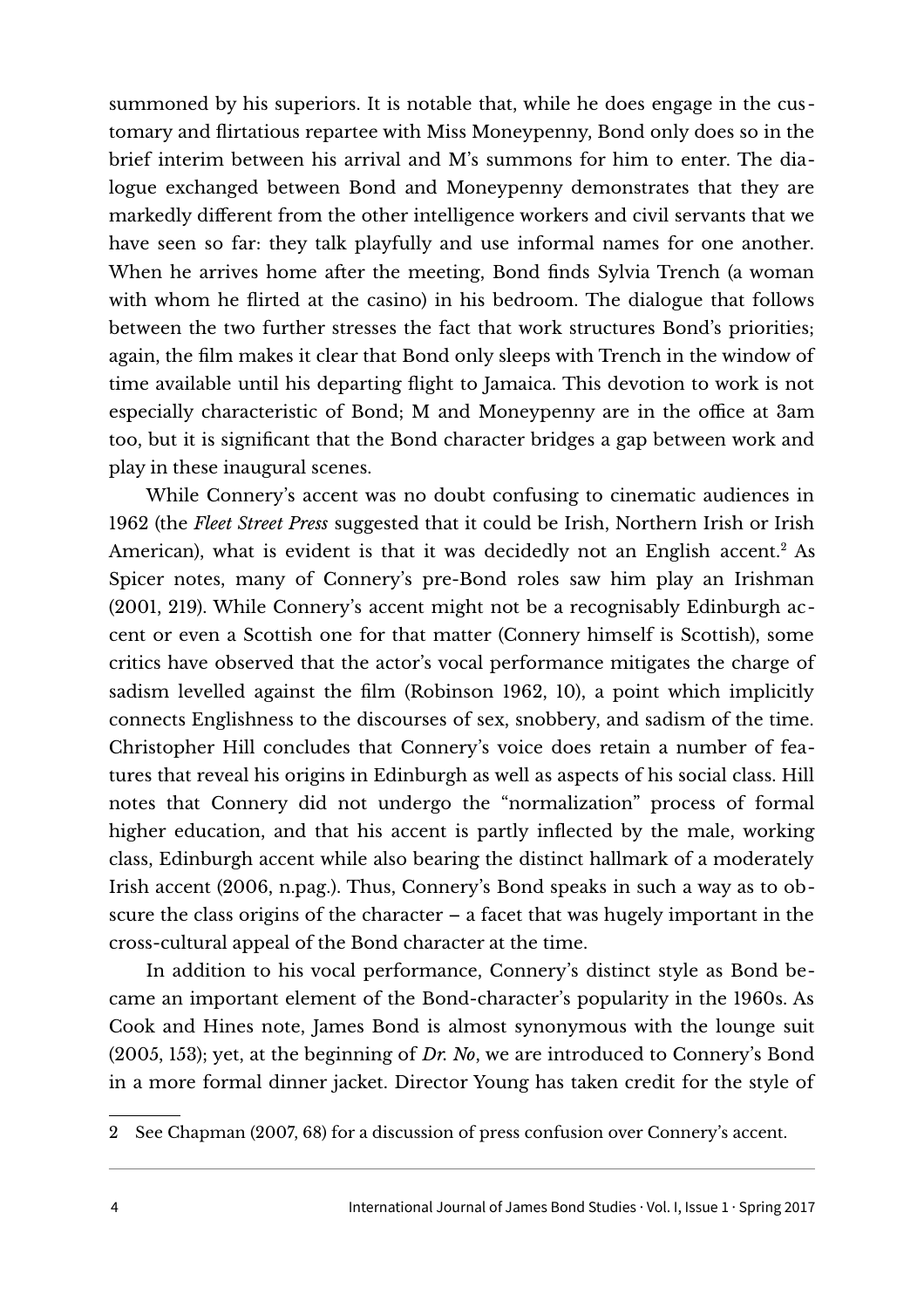the suits, along with many of the other ways in which Connery's look was polished and improved upon when he undertook the role. This included the actor having his eyebrows plucked and a wig fitted for the part (152). In the Connery era, Bond's attire and his look overall attempts to resolve divergent types of masculinity. Bond's style, like his accent, is a distinct reaction against the established normalcy of cinematic leading men (think of the pinstriped suit and bowler hat of the Edwardian gentleman, for instance). At the same time, Connery's wardrobe distinguishes itself against emerging counter-cultural trends, typified by clashing iconoclastic styles borrowed from the past (156). The modern cut of Bond's tailoring (whether a lounge suit or a dinner jacket) works to mark the character as different from the pinstriped gentleman. Thus, Bond's clothing – in particular the way it places an emphasis on Connery's strong build – marks him as different to the "sex, snobbery and sadism" strand of the Bond character with its connotations of aristocratic decadence.

#### **ON HER MAJESTY'S SECRET SERVICE (PETER HUNT, 1969)**

The critical debate surrounding Australian George Lazenby's brief tenure as James Bond (in his one and only appearance in *On Her Majesty's Secret Service*) can be condensed into one issue; namely, how well does he compare to Sean Connery? That said, within this comparison, it is possible to see the complex assumptions about what Connery's Bond came to represent (in terms of style, masculinity) by 1969 and what precisely was at stake by replacing Connery with Lazenby. By the time that *On Her Majesty's Secret Service* was released, the press were already well aware that Lazenby was only going to be playing Bond in this one outing (the actor turned down a multi-film contract). As a consequence, Lazenby's Bond became a kind of foil to Connery's; his Bond accrued negative connotations in contrast with Connery's Bond, which in turn only bolstered the reputation of the Scottish actor.

Chapman tells us that the beginning of *On Her Majesty's Secret Service* employs a novel strategy that both acknowledges Lazenby as a new actor and seeks to defuse the challenge his Bond presented to Connery's though direct humour and parody—whist also stressing continuity with the existing series of films (2007, 114). Chapman remarks: "while the film itself acknowledges that Lazenby is not Connery, it is at great pains to show that Lazenby is James Bond" (114, emphasis in original). Indeed, as was the case with *Dr. No*, Lazenby's Bond is discussed by other characters within the film before he actually appears. This helps to establish the credentials of the revamped character by mimicking the way in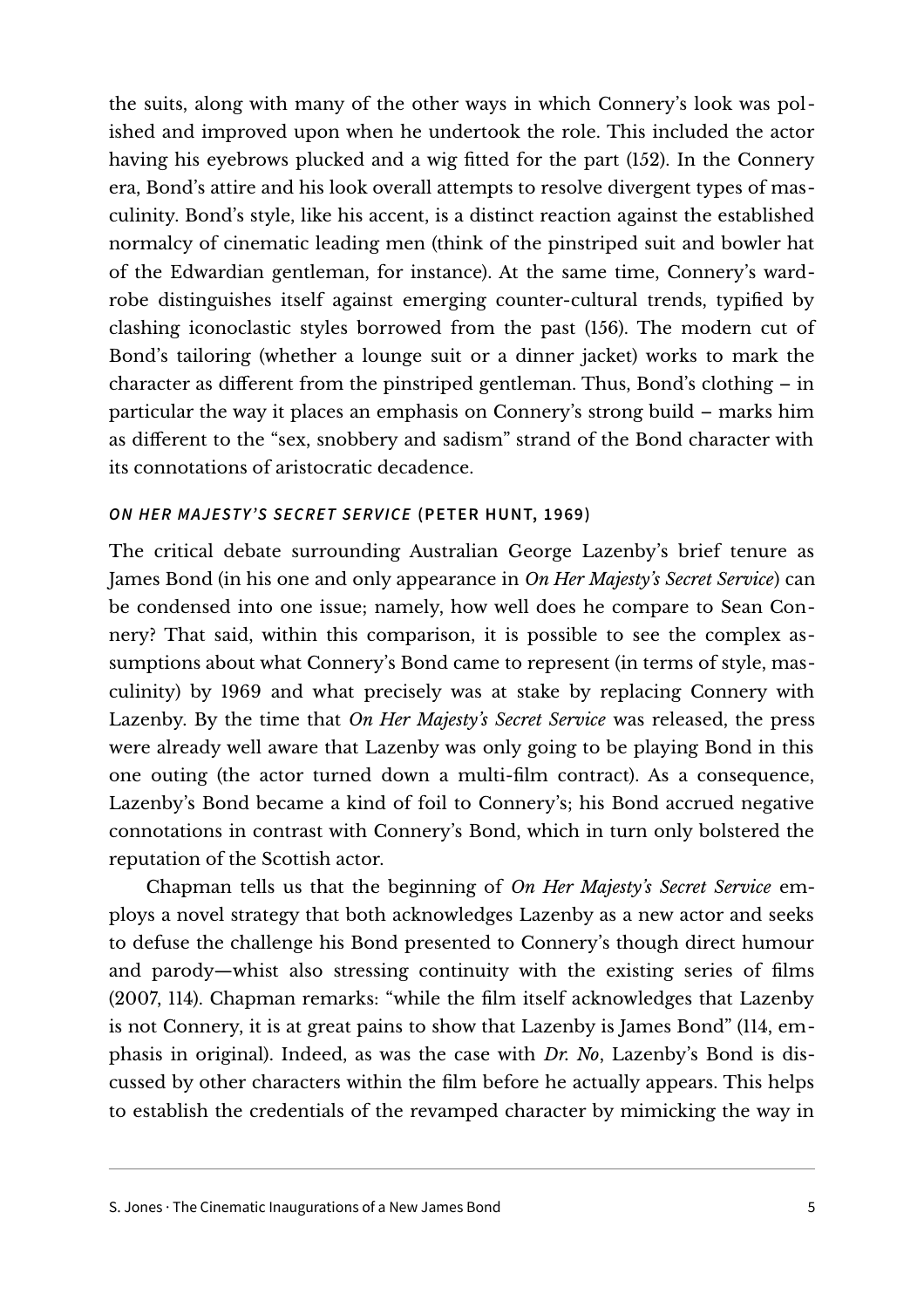which the character was introduced in *Dr. No*. *On Her Majesty's Secret Service* is also notable for the fact that the Bond girl, Diana Rigg, was at the time star of the hugely successful British television series, *The Avengers*, while Lazenby was "an unknown actor" (Nepa 2015, 187) best known for a chocolate commercial (Simpson 2015, 97).

#### BOND'S FIRST APPEARANCE IN ON HER MAJESTY 'S SECRET SERVICE

Lazenby's introduction in has the job of reconciling the relatively new pre-title sequence convention with the introduction of an altogether new actor in the role of Bond. In contrast to other pre-title sequences from *Goldfinger* (Guy Hamilton, 1964) onwards, the events shown in the pre-title sequence of *On Her Majesty's Secret Service* relate to the rest of the film instead of standing alone. The action begins with a shot of an anonymous male driving a car along a winding coastal road (the "James Bond Theme" indicates that this is Bond). The figure is shot from the back seat of the car and light from behind renders his shape in silhouette, disguising the detail but acknowledging the iconic look of the Bond character. Diana Rigg's character, Tracy Di Vincenzo, overtakes Bond's car in a Mercury Cougar. As with the beginning of *Dr. No*, the male figure, whose face we still have not seen, takes a cigarette out of a silver case and places it in his mouth. In contrast to *Dr. No*, director Peter Hunt elects to frame only the lower half of Lazenby's face and the top trunk of the body (attired in a dinner jacket and black tie, similar to the opening shot of Bond in *Dr. No*). While in *Dr. No* the camera then scans further upwards to reveal Connery, Hunt's shot conversely conceals the other distinguishing features of Lazenby's face (his eyes and nose). The most famous part of the Bond theme begins at this juncture to anchor in the audiences' minds the notion that this figure is James Bond.

When Bond sees the Cougar parked on the nearby shoreline, he pulls over and observes Tracy through a telescope. There is a dusky feel to the lighting of this scene that bathes the scenery and characters in a pink glow. For Chapman, this is evidence that, compared with other Bond films (with the exception of *Goldfinger*), "more attention seem[s] to have gone in to the visual composition...in the pre-title-sequence" (2007, 117). The palm trees that line the road, the lengths of pristine sand on the shore, the woman in a flowing outfit on the shore, and wooden structures draped in cloth netting also recall the television advertisements for Fry's chocolate that Lazenby was best known for at the time. Tracy walks into the sea (with a mind to drowning herself) and so Bond chases after her and carries her back to the shore. This particular sequence is shot from a dis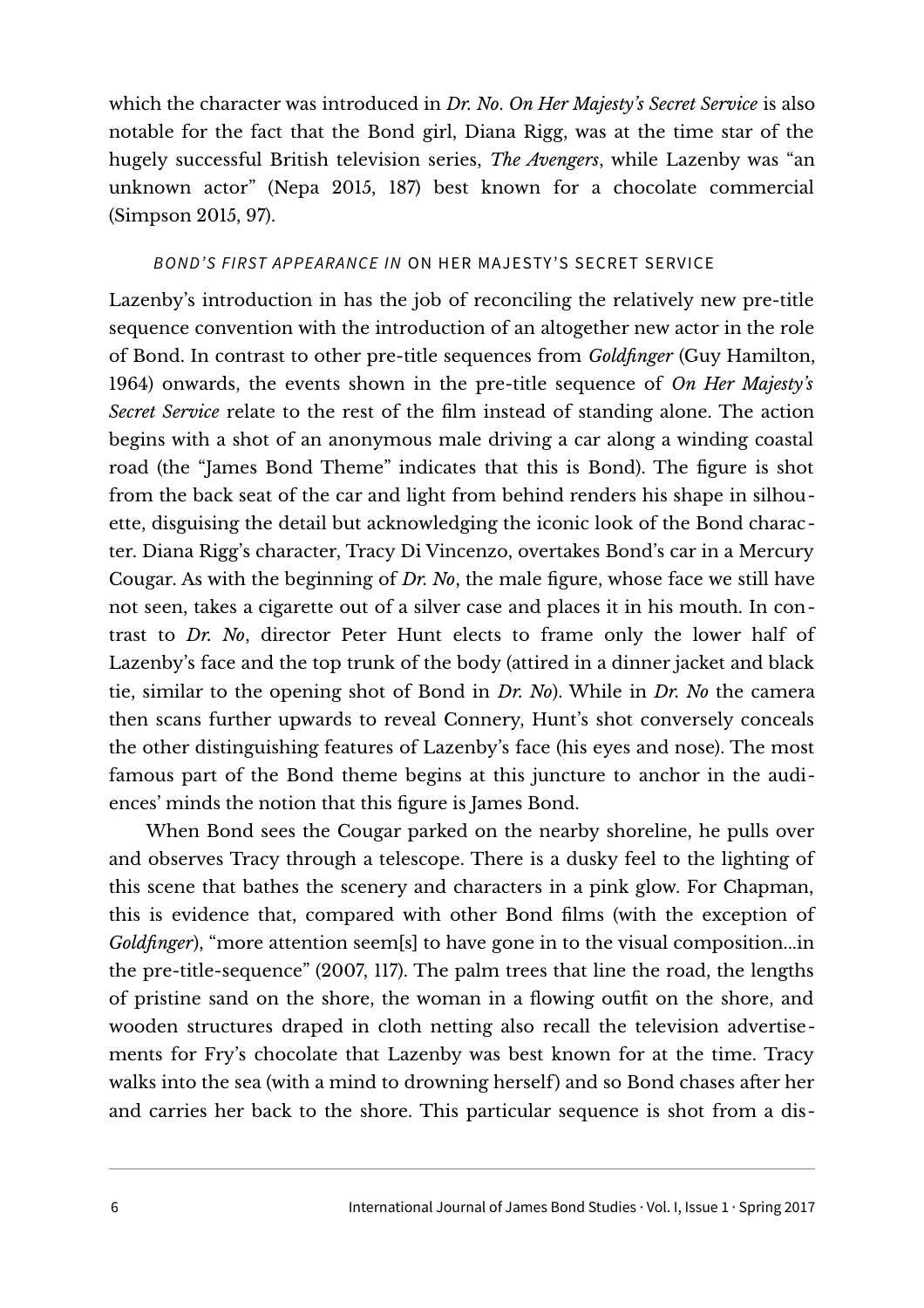tance, obscuring Lazenby's face from the camera but nevertheless displaying his physique in a lingering long shot. The water makes his frilled dress-shirt seethrough as it clings to his torso, accentuating the shape of his upper body. Lazenby's physique in this scene is reminiscent of Connery's in earlier Bond films, which the actor had lost by *Thunderball* (Terence Young, 1965). It was around this time that critics started to notice that Connery's Bond was ageing ("Bond faces an early retirement" 1965). Thus, Lazenby's body itself became synonymous with a more classic Bond "look".

Bond revives Tracy with a gentle tap on the face. It is only at this juncture that we see his face in close up, and Lazenby delivers the iconic line "My name is Bond, James Bond". Two men, one with a knife and one with a gun, then snatch Tracy away and march Bond towards a small wooden boat on the beach. In contrast to Connery's display of ludic superiority and daring at the gambling table in *Dr. No*, Lazenby's Bond is immediately shown to engage in physical combat with the two men. Hunt's edits, jump cuts that bring together frantic images of violent blows exchanged between Bond and his two assailants, are further designed to instil within the audience a sense that, though Lazenby might be new to the role (and new to film acting, in general), his physical prowess as Bond is not to be doubted. As this fight happens, Tracy drives off in Bond's car to collect her own vehicle at the end of the beach. Having defeated his two attackers, Bond's embarrassment is compounded by the fact that he is left holding Tracy's shoes at the end of the beach. It is at this point that Lazenby's Bond delivers another famous line: "this never happened to the other fella". As Lazenby says these words, he adjusts his gaze slightly to look directly at the camera, just before the opening credits begin. For Chapman the line "makes the audience complicit in the changeover in leading man" (2007, 114). It might be also added that this joke inaugurates a new strategy for managing the changeover from actor to actor in the part of Bond, as the scene very much presents Bond as a less mythically powerful hero and parodies not only the violence of the opening sequences but also the romantic and sexual elements of the films. The woman escapes from Lazenby's Bond (sexual conquest is denied, for now) and Lazenby's delivery of the line underscores not only the audience's expectations for Bond to bed the girl, but ensures that we laugh along with Lazenby's attempt to inhabit fully the Bond role.

#### **LIVE AND LET DIE (GUY HAMILTON, 1973)**

The reception of Roger Moore's first film as Bond, *Live and Let Die*, indicates another central comparison with Connery. Connery's return in *Diamonds Are*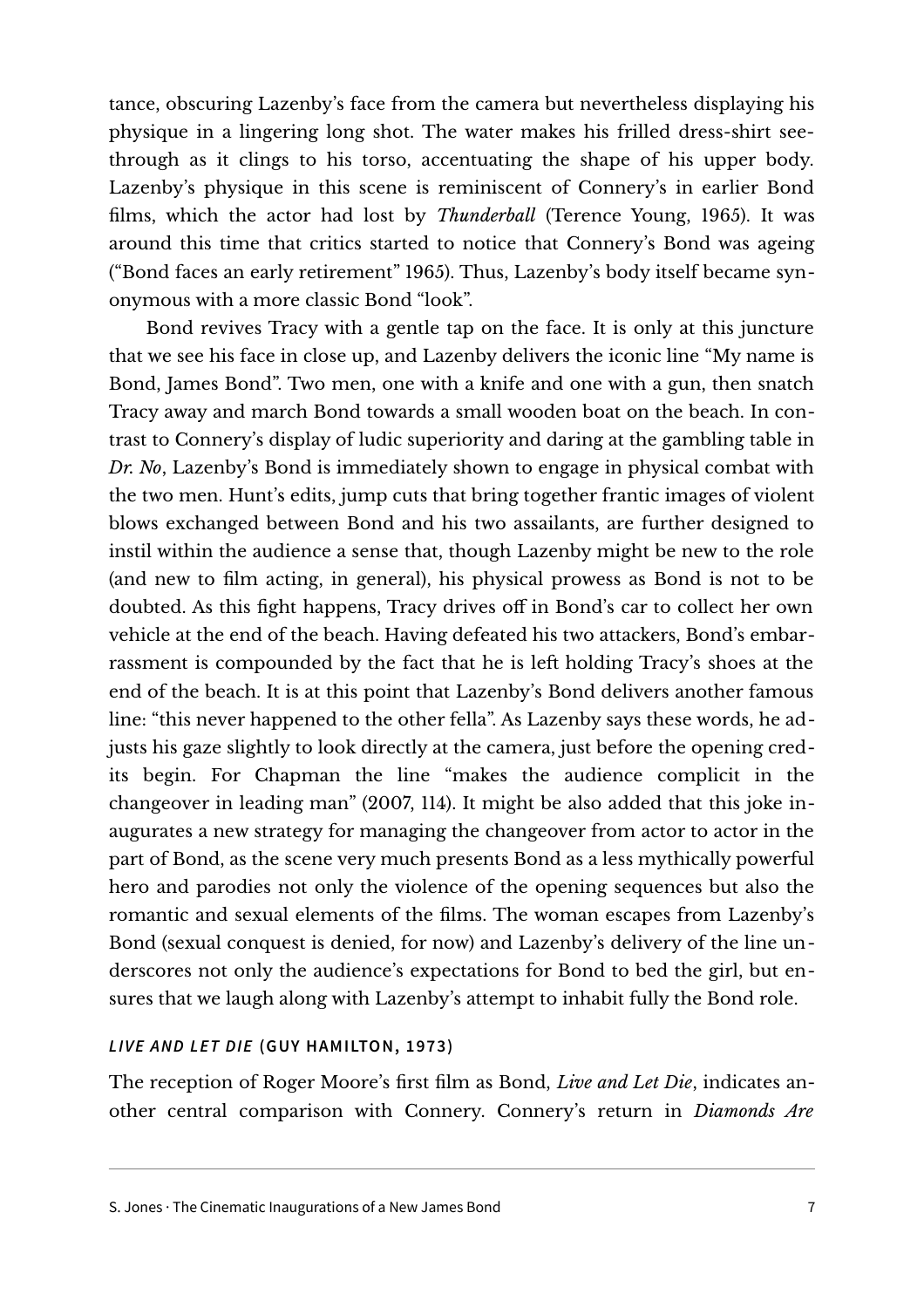*Forever* (Guy Hamilton, 1971) solidified his reputation as the portrayal of Bond to beat. By the 1970s, the Bond formula had become very well established, and reviews from the period indicated that the actor playing Bond was a substitutable element in the overall design of the formula (Barkley 1973; Coleman 1973). The principal difference between the inauguration of Bond in *Live and Let Die* and *On Her Majesty's Secret Service* is that Moore was a vastly more established star than Lazenby was in the late 1960s – or than Connery was in the early 1960s, for that matter. In the history of Bond, Moore is perhaps the most established star to take on the role of Bond. Moore's persona, which accrued resonances of the upper class gentleman (from his roles in television series such as *The Saint* and *The Persuaders!*) suggests that mainstream concerns over class and vocal accents diminished somewhat in the period between Connery's inauguration in the early 1960s to Moore's in the 1970s. In contrast to the work ethic of the Bond character that Terence Young made sure to emphasise in his early Connery films, Moore's portrayal of Bond incorporates more leisure-bound aspects of the Bond lifestyle right from the opening scenes onwards. Shail argues that Roger Moore films of the 1970s also mark a change in the way the Bond series uses comedy and reference. Earlier on in the series, Bond films used humour to make direct connections to the surrounding social context; but, by the 1970s, the Bond films (indeed, Moore's Bond) drew attention to themselves as distractions from the much bleaker social contexts of 1970s Britain (2008, 115). Moore's was the escapist Bond fantasy writ large.

#### BOND'S FIRST APPEARANCE IN LIVE AND LET DIE

The first shot of Moore's Bond in *Live and Let Die* is a considerable contrast to the audience's first glimpse of Connery at the casino table in *Dr. No*. Instead of slowly revealing Bond to us (as Young and Hunt did in *Dr. No* and *Oh Her Majesty's Secret Service*, respectively), director Guy Hamilton delays Bond's appearance in the film entirely until after the pre-title and credit sequences; Moore's Bond appears after the main exposition, nearly seven and a half minutes into the film. We first see Moore's Bond at home in bed with a woman – a familiar image in a Bond film. However, Bond and the woman (Agent Caruso) are disturbed by the ringing of the doorbell. As Bond gets up to answer the door, he puts on a monogrammed, yellow silk dressing gown over his matching silk pyjama bottoms. The contrast, here, between the elegance and finery of Moore's attire and the dinner jacket worn by Connery (and the dress shirt worn by Lazenby) could not be clearer. Indeed, the film heavily implies that while other secret service agents are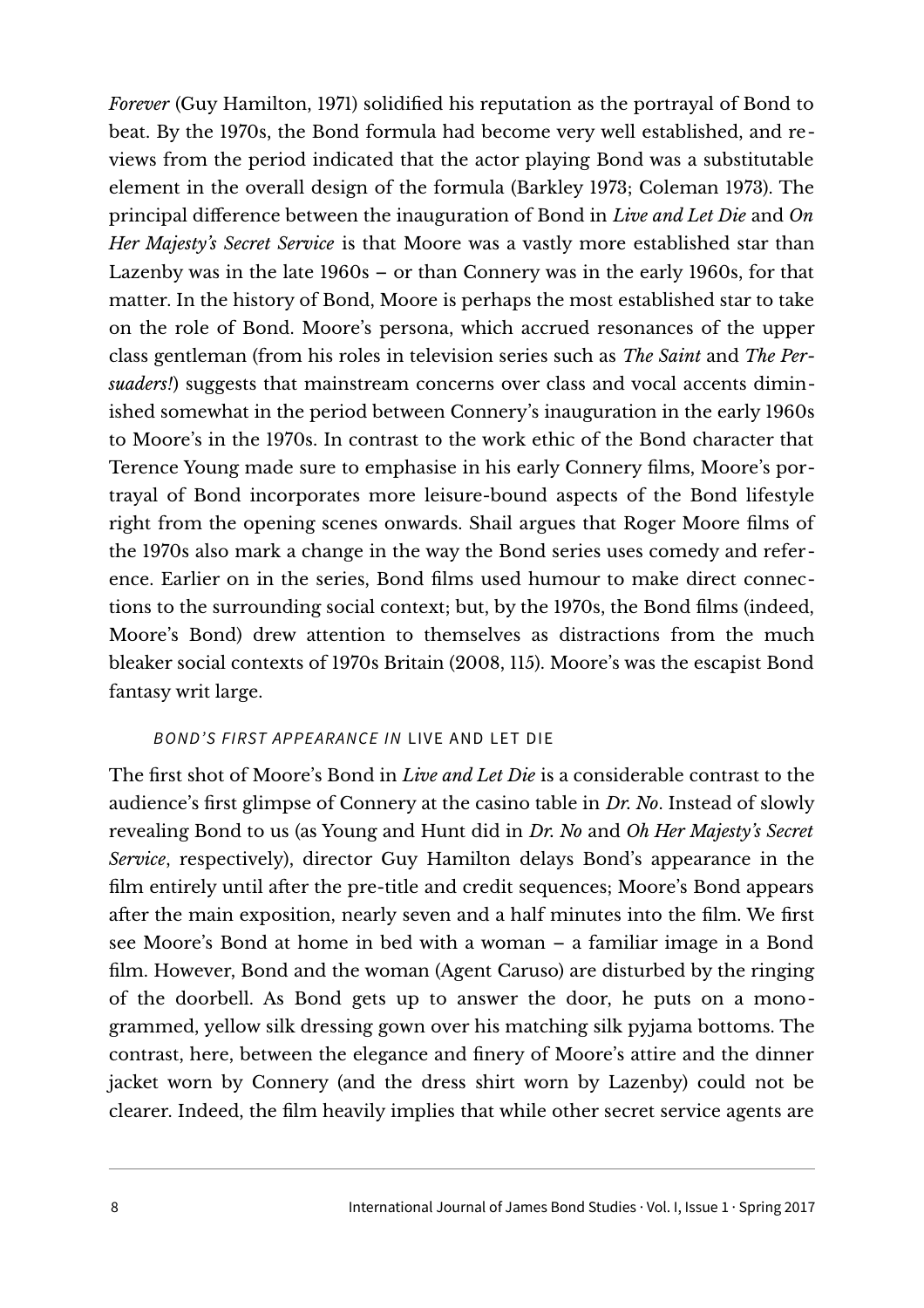being murdered (during the pre-title sequence) Moore's Bond is enjoying himself.

When M comes in to brief him on his next assignment, Bond prepares coffee for them using an elaborate machine that comically sputters and makes noise. While M attempts to explain the significance of the events that made up the pre-credit sequence (the other agents have been killed while investigating the film's antagonist, Dr. Kananga), he must raise his voice in order to be heard over the sounds of the coffee maker. Though M stresses the urgency of the situation, he does not issue Bond with a strict deadline for the completion of the mission – as he did with Connery in *Dr. No*. Thus, once again, the film subtly underlines a tonal shift between the officious of the Bond character in the 1960s and the more laissez-faire attitude of the Moore-era films towards Bond's employment. Despite the sense of urgency that M imparts (he has, after all, come to Bond's home), Moore's Bond takes the time to initiate a further romantic encounter with Miss Caruso (who has been hiding away in a closet). While Bond's newest assignment appears to have encroached on the time normally allotted to enjoy the consolations of a previous assignment, he is evidently in no great hurry to leave.

The overall effect of Moore's introductory scene is to re-enhance the leisure aspects of the Bond persona by acknowledging Moore's existing star persona: colourful, at home in the domestic space, something of a playboy, and definitely not a strict professional at any cost. These ideas are reinforced by the fact that, unlike Connery's Bond at the beginning of *Dr. No*, M comes to see Moore's Bond (as opposed to the usual formula of Bond being summoned to M's office). Moore's inauguration seemingly aligns his Bond with the aristocratic amateur rather than the professional spy. Drawing on Marwick (1996), Shail argues that the 1970s was a "Time of Troubles" – in contrast to the relative stability, affluence and optimism of the 1960s (2008, 154). As such, Moore's Bond's departure from the meritocratic model of Connery's Bond makes the myth of social mobility (implicit in the ambiguous origins of Connery's Bond) much harder to sell against the backdrop of industrial action and the declining economy of the 1970s. Instead, Shail argues, the Bond films shift "from the aspirational to the escapist" (154). Comic elements such as the noisy coffee machine build Moore as a light comic actor. In doing so, Moore's films tone down the character of Bond as a figure of professionalism – offering laughter as a distraction from, rather than a commentary upon, the period of economic hardship of the 1970s. The opening scene works to de-emphasise Bond's work ethic right from the moment Moore is introduced, and replaces it instead with comic spectacle, colour, and distraction.

S. Jones · The Cinematic Inaugurations of a New James Bond 9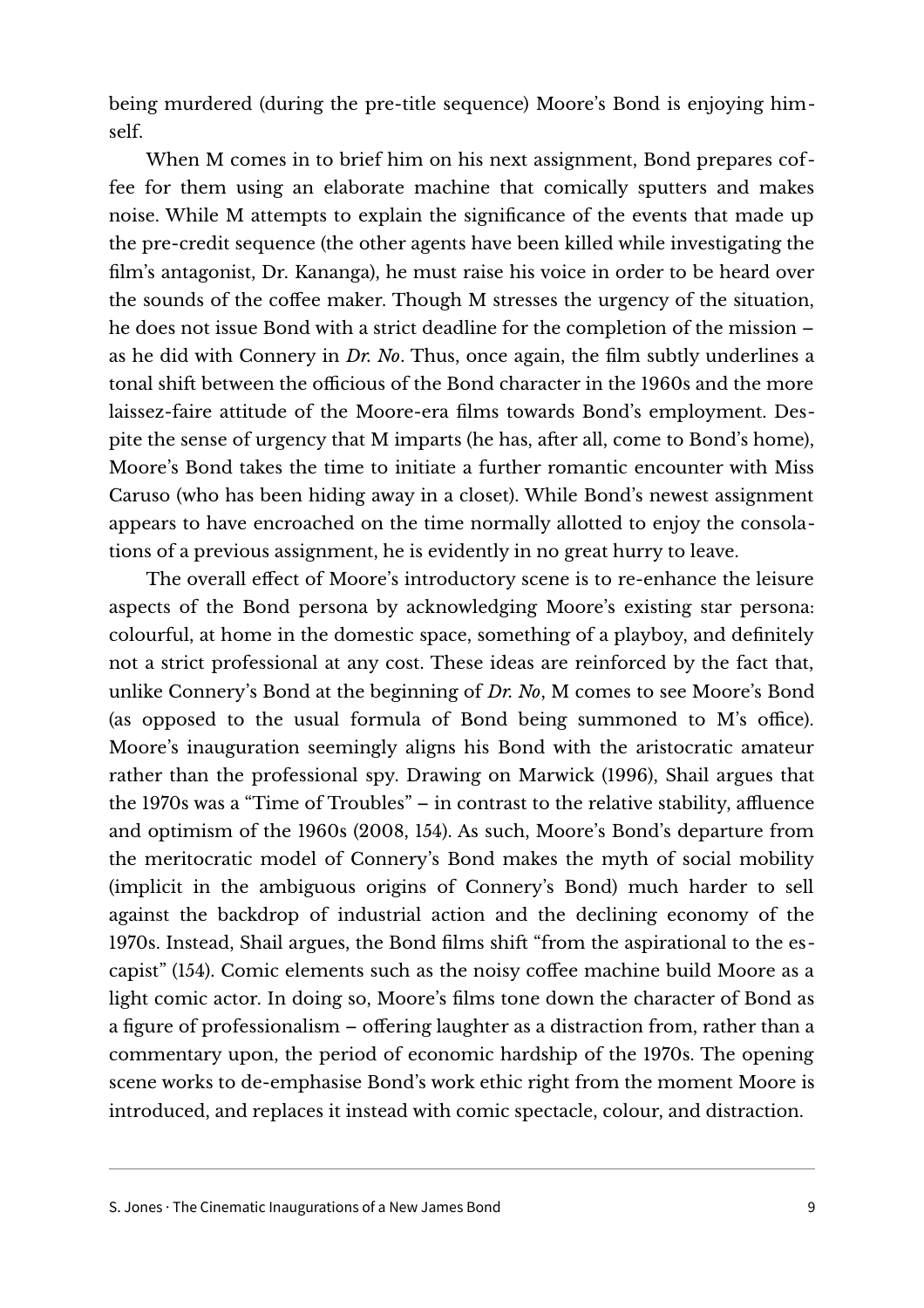#### **THE LIVING DAYLIGHTS (JOHN GLEN, 1987)**

By its fourteenth instalment, the Bond series was a fully-fledged cinematic fixture. Accordingly, reviews of *The Living Daylights* tended to treat the film as a cultural artefact worthy of detailed, consolidated critical commentary. While the tone of many commentaries may not have indicated a great deal of seriousness, several reviews discussed certain issues of social and cultural import and the relationship between these issues and the Bond films. This included, most evidently, the increasing drive towards consumerism and, particularly in the late 1980s, the AIDs crisis (Johnson 1987). It is worth noting that Timothy Dalton's version of the Bond character established in *The Living Daylights* does not display those characteristics most discussed in reviews of the Bond persona: faithfulness, romanticism, a Byronic flair, and a tendency towards consumerism (Hutchinson 1987, Malcolm 1987, French 1987). In contrast, Dalton's Bond is hard, emotionally distant, and distinctly lacking in flair. Nevertheless, the opening scenes of *The Living Daylights* address the issue of how Dalton's Bond contrasts with Moore's. Much like Lazenby's introduction, Dalton's introduction displays the physical prowess of its lead actor in contrast to his more leisure-bound predecessor.

#### BOND'S FIRST APPEARANCE IN THE LIVING DAYLIGHTS

Dalton's introduction as Bond places him at the centre of a stunt-filled and action oriented pre-credit sequence. We first see him as he takes part in a military training exercise on Gibraltar, where Double-O agents are pitted against members of the SAS in a war-games scenario (paintballs stand in for real bullets). As usual, the close up of the new actor's face is withheld from the audience for some time. Instead, we see a series of long- and middle-distance shots of several men in dark, specialised clothing indicating membership of a highly professionalised military organisation – perhaps recalling the televised siege of the Iranian Em-bassy in 1980.<sup>[3](#page-9-0)</sup> This is first time that a new Bond is introduced alongside other Double-O agents of a similar stature. Though the stunts are spectacular, the concealment of Dalton's face for some of this sequence implicitly acknowledges that

<span id="page-9-0"></span><sup>3</sup> The Iranian Embassy siege of 1980 saw the SAS – a Special Forces regiment of the British Army – conduct a raid (codenamed "Operation Nimrod") to free hostages taken by Iranian terrorists. The events were broadcast live on a bank holiday weekend in a newsflash that interrupted regular television schedules. The broadcast showed SAS soldiers dressed in black abseiling from the roof, scaling the walls of the Embassy, and using explosives to blow open a widow. Seven years later, *The Living Daylights* pits James Bond and his fellow Double-O agents against the SAS dressed in similar black uniforms.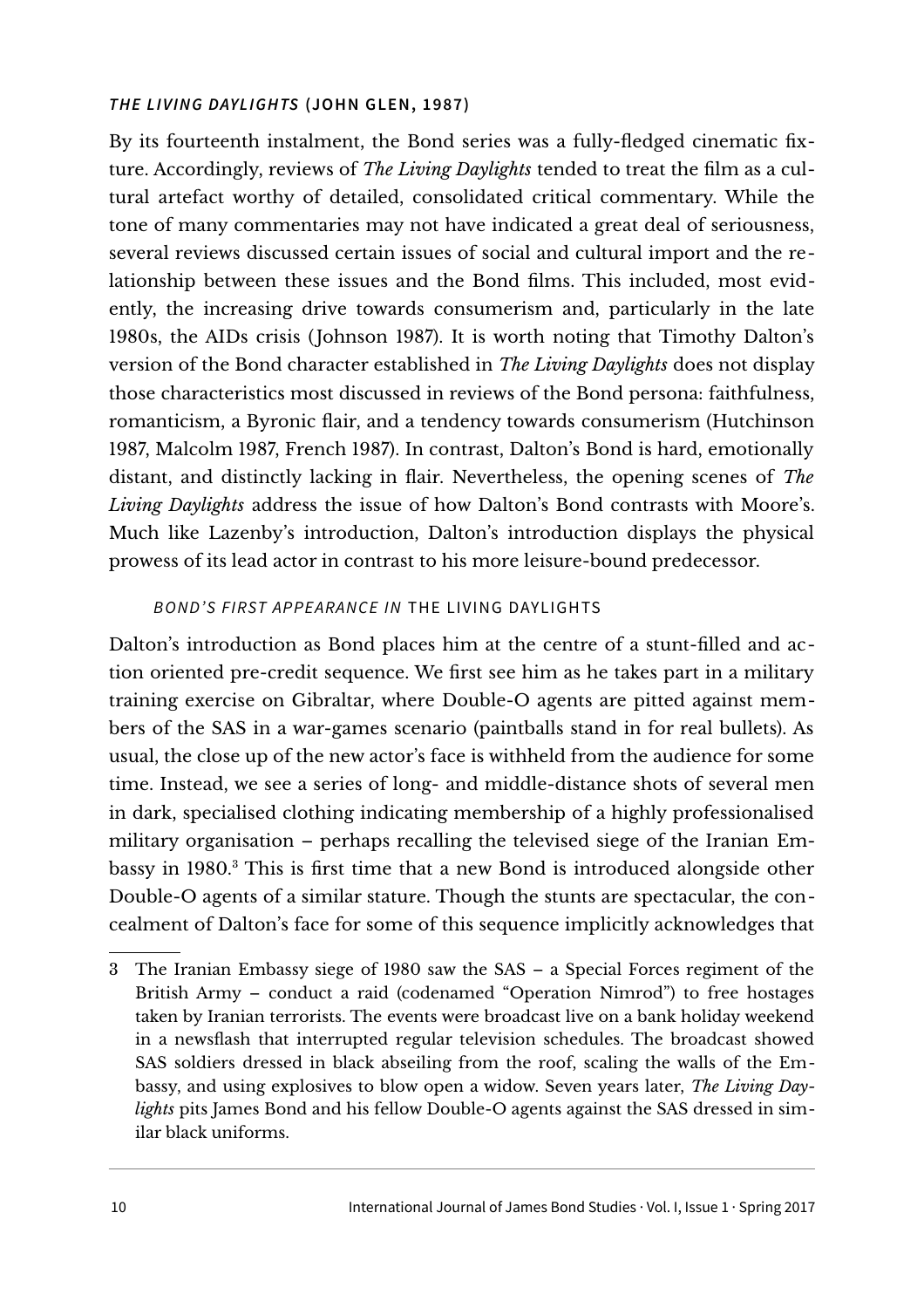the actor did not carry out the stunts himself. Yet, as the film critic for the *Observer* notes, the introduction also hints at the fact that Dalton is young and capable enough to carry out stunts (French 1987, 19). This contrasts Dalton to Moore, who was in his late 50s when making his final Bond film, *A View to a Kill* (John Glen, 1985), and underlines the notion that public perception of the Bond character is often commensurate with the physicality of the actor playing him.

The first close up of Dalton's face that we see is the precise moment when Bond realises that the training exercise has been sabotaged by SMERSH (a Soviet organisation pledging death to spies) and is now a matter of life and death. As Bond gives chase to the mystery saboteur, the "James Bond Theme" plays over the top to affix Dalton in the new role. Eventually, both Bond and his quarry careen over the edge of a cliff while on top of a Land Rover. Bond is able to escape because he is wearing a parachute from the training mission, while the vehicle explodes, killing the assailant. Bond lands nonchalantly on a yacht that happens to be passing below, with a woman on board (dressed in a bikini) who is talking into the telephone. "If only I could find a real man", she says just as Bond's feet make contact with the awning above her. He takes the phone, gives his name ("Bond, James Bond"), and calls his superiors to inform them that he will check in in an hour. The woman manoeuvres a glass of champagne into shot and Bond corrects his initial statement – he suggests two hours instead of one.

This scene opens up a space for a kind of heroism (also articulated by Moore) where Bond makes time for leisure activities like sex and champagne in the middle of work – adjusting deadlines if necessary. However, the carefreeplayboy aspect of Dalton's variation of the character does not hold fast within the critical memory, perhaps because it is slightly out of kilter with the social context that surrounds the Bond films of this period. Following the "Big Bang" deregulation of financial markets in 1986 and a government policy of privatisation, Britain saw a partial end to the economic gloom of the 1970s. Midway through the 1980s, the government was able to claim that there had been a rise in productivity and that industry was booming (Marwick 1996, 318). Correspondingly, there was a return to the optimism, consumerism and affluence of the 1960s for sections of British society. By the mid-1980s, there was social mobility for some members of the working classes who were afforded wealth and power by privatisation without having to embrace the customs and tastes of the upper classes (325). While Bond's consumerism may be typical of the late 1980s, Bond's assimilation of upper-class sophistication is less so. Dalton's star persona, accrued from a career with the Royal Shakespeare Company, aristocratic roles, and cos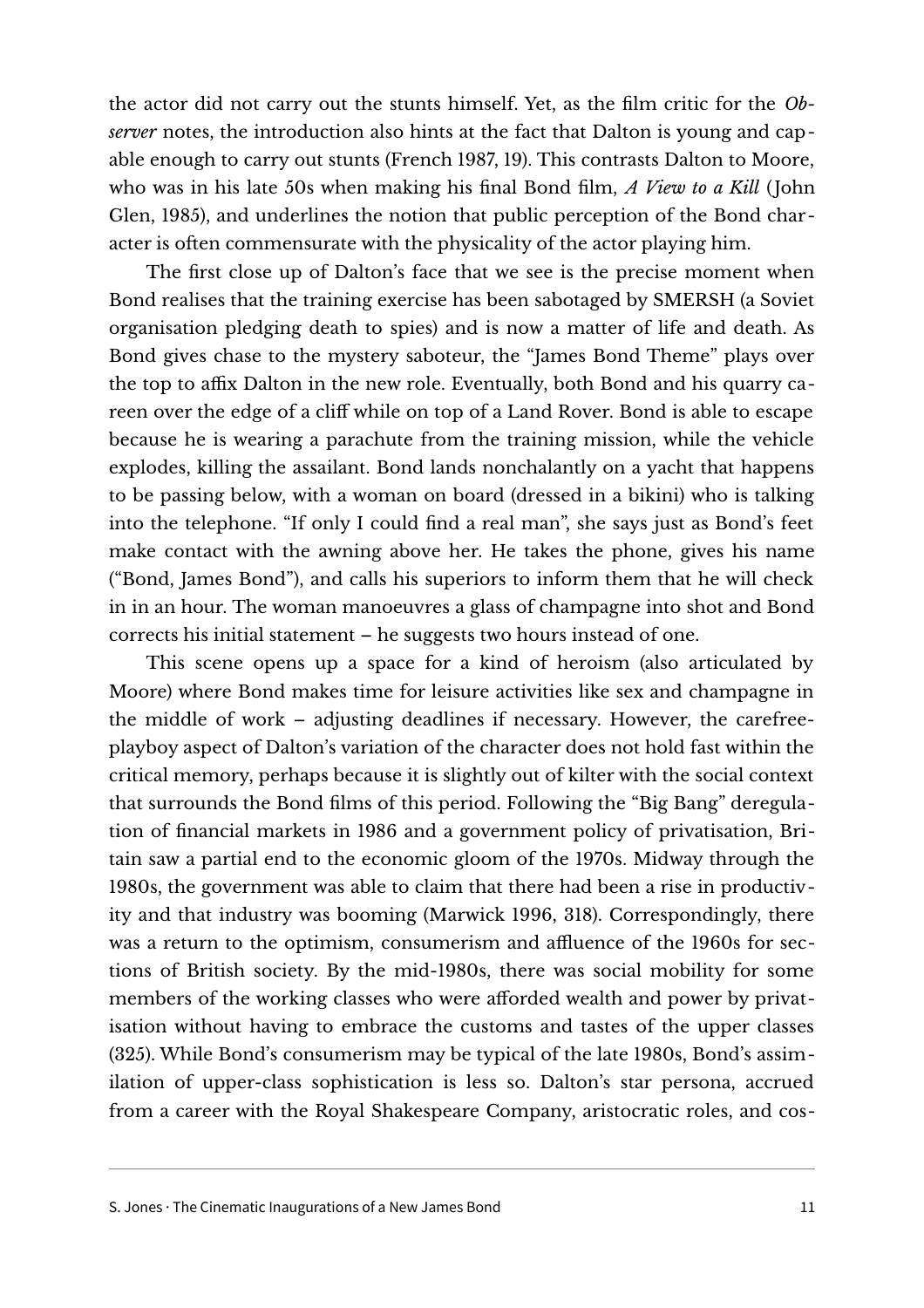tume dramas adapted from great literature suggests a figure slightly misaligned with the social changes of the period. Dalton's received pronunciation (which does slip at points in the film, but not in the pre-credit sequence) also suggests a social type that at least mimics the upper class. Dalton does, however, bring a pedigree of playing the Byronic male lead to the Bond role (Rochester and Heathcliff are two of his on-screen examples). This bestows upon late-1980s Bond a desirable, slightly old-fashioned romanticism that reinforces the decision to rein in Bond's sexual appetites for most of *The Living Daylights*. Contemporary reviews label this a "post-AIDS panic" (Hutchinson 1987, 36). Indeed, Dalton's Bond is remembered for events tied to the end of the film – when he returns to the central Bond girl after some time as though they are in a long-term relationship.

## **GOLDENEYE (MARTIN CAMPBELL, 1995)**

Pierce Brosnan's tenure as Bond begins after a six-year hiatus in production. The Cold War had ended during this time, and there is some speculation that Bond – ever the Cold War hero – has become out of date and irrelevant. Nevertheless, *GoldenEye* was met with broadly positive reviews as a film that managed to deliver the main elements of the Bond formula in a new context.[4](#page-11-0) Like Moore before him, Pierce Brosnan was also an established television star; he brought to the role of Bond his experience on the American television series *Remington Steele*, in which he played one half of a male/female partnership that is characterised by a sexually charged verbal repartee (Jenner 2016, 112). As such, Brosnan's persona was well fitted to reconcile the romantic and comedic elements of Moore's Bond persona with the look of Connery's and Dalton's Bonds.

Brosnan's inaugural scene precedes perhaps the most famous moment in *GoldenEye*, when Judi Dench's M calls Bond a "sexist misogynist dinosaur". Brosnan's Bond represents flair and instinct, in contrast to M's probability-based "bean-counting" approach to espionage. Whereas Connery's Bond was socially mobile, staunchly opposed to the class-bound flair of the amateur gentleman spy (Bennett and Woolacott 34), Brosnan's Bond defends his impulsiveness and flair against M's statistical risk assessment. M's position as his female superior compounds this by making her the more meritocratic of the two, having had to overcome the sexism of the intelligence service to reach a position of authority over Bond. Bond argues, in essence, not for any agreed-upon rational methods of

<span id="page-11-0"></span><sup>4</sup> For example a review for the Independent describes the film as "new, old, borrowed, and blue" (Lytte 1995)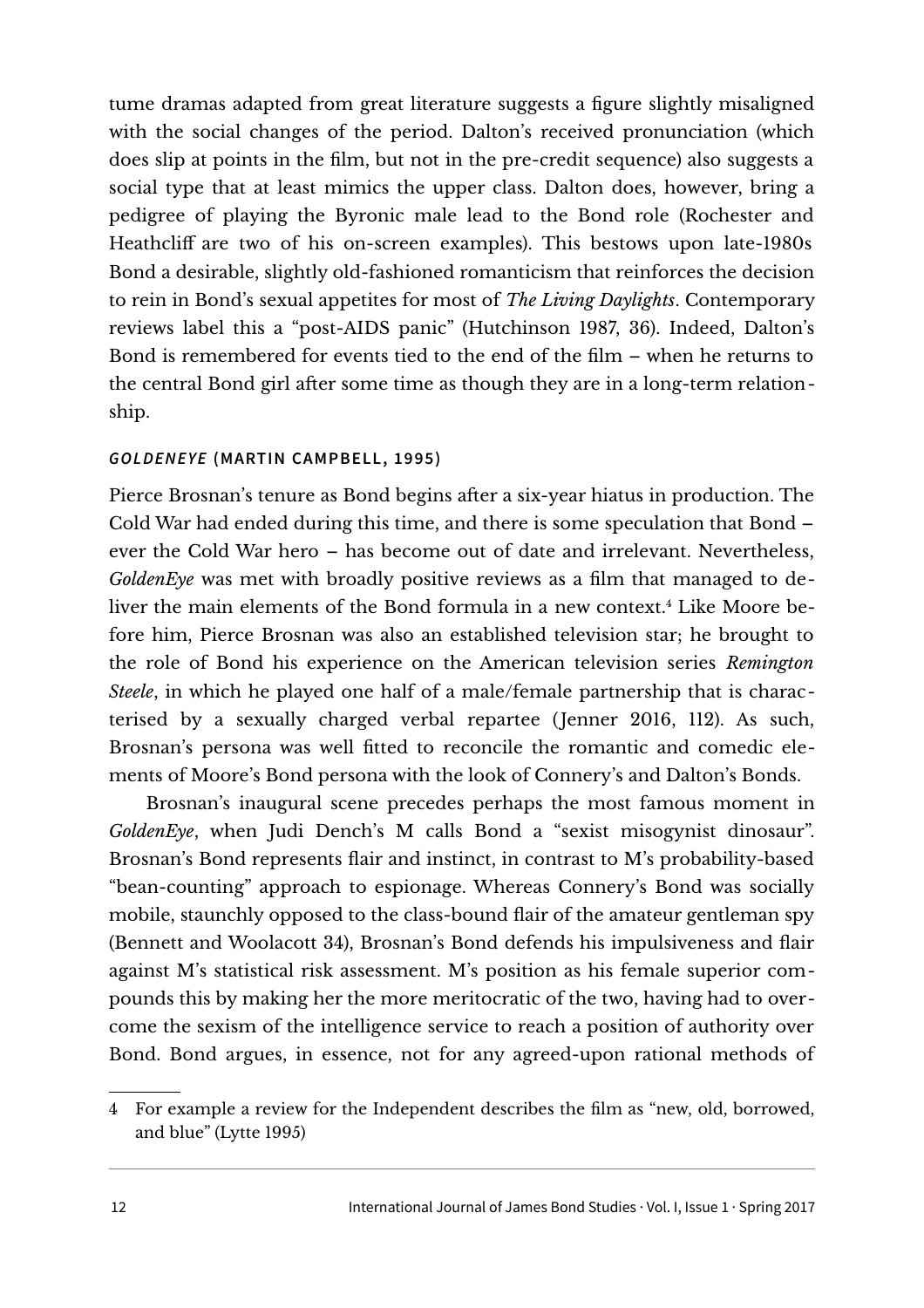tackling the problem of the missing Tiger helicopter (a key plot element in *GoldenEye's* first half) but for himself as the right "sort" of man, with the right intuition to tackle the problem.

### BOND'S FIRST APPEARANCE IN GOLDENEYE

As is conventional in the Bond canon, the audience is initially denied a close-up shot of the new Bond, as Brosnan's face is obscured in the first part of the pretitle sequence. The strategy of teasing the viewer is modified to incorporate a spectacularly staged action piece (a daring bungee jump down the face of a high dam) which is clearly performed by a stunt double. When we do see Brosnan's face in close-up it is upside down, as he launches a surprise (and decidedly lighthearted) ambush on a Soviet soldier who is on the toilet from an overhead air vent. Aspects of *GoldenEye's* opening scene are reminiscent of *The Living Daylights* but are decidedly reworked for Brosnan's Bond. In both introduction scenes, we see Bond working in a team with other Double-O agents. The utilitarian costuming is very similar in both films, which subtly re-inscribes Brosnan in Dalton's place. However, this is as far as the comparisons go because, as both Tom Shone in *The Sunday Times* (1995) and James Chapman (2007, 216) have noted, the precredit sequence works to erase Dalton as Bond by turning the clock back: the opening to *GoldenEye* is set "nine years ago", in 1986, prior to Dalton's tenure in the role.

The beginning of *GoldenEye* is laden with light, humorous touches centred on Brosnan's comic talents. Bond covers himself from Soviet gunfire by hiding behind a trolley with a squeaky wheel. This adds a more light comic air to the scene and once again repositions the series following Dalton's "over-seriousness".[5](#page-12-0) The scene that follows the titles shows Bond driving an Aston Martin very fast around a winding European road as a female psychologist assesses his fitness for work. Brosnan's Bond displays unsafe driving methods (knocking over cyclists), reveals a chilled bottle of champagne under the armrest (which further connotes driving while under the influence), and seduces a woman sent to perform a serious evaluation of his professional conduct. This introduction of a new incarnation of Bond firmly resets Bond's relationship with professionalism and meritocracy by showing that he is disrespectful of work-based assessments and, just as the scene with M illustrates, is perfectly willing to argue for his instincts over rational, measurable methodology.

<span id="page-12-0"></span><sup>5</sup> Iain Johnstone in the Sunday Times writes: "this Bond [Dalton] is seriously serious" (1989).

S. Jones · The Cinematic Inaugurations of a New James Bond 13 and 13 and 13 and 13 and 13 and 13 and 13 and 13 and 13 and 13 and 13 and 13 and 13 and 13 and 13 and 13 and 13 and 13 and 13 and 14 and 15 and 16 and 16 and 16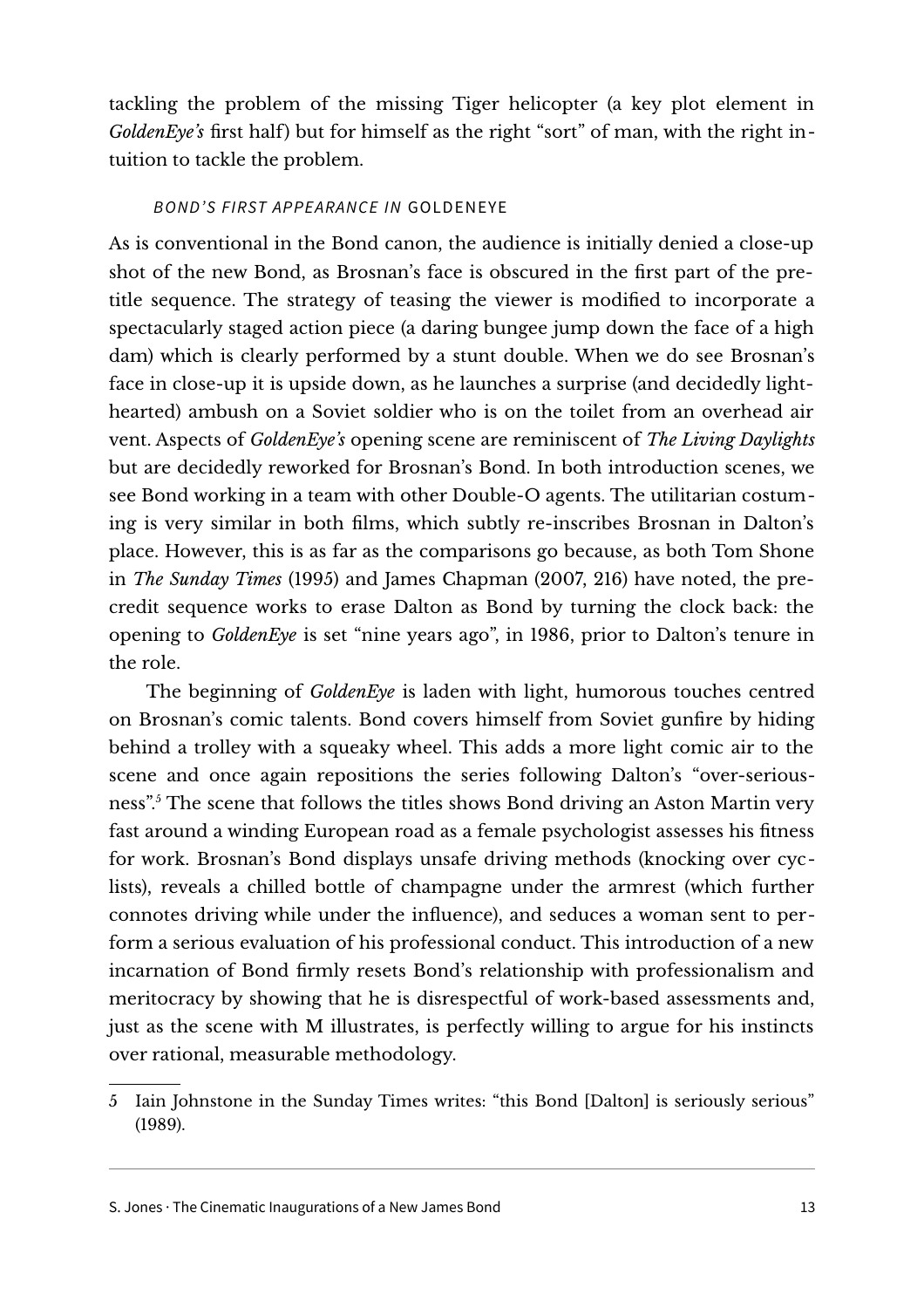#### **CASINO ROYALE (MARTIN CAMPBELL, 2006)**

Daniel Craig's introduction as Bond in *Casino Royale* marks perhaps the biggest gear change in the history of the series. Taking a cue from some of the critical discourse surrounding Brosnan's final film, *Die Another Day* (2002) – largely panned for its fantastical elements – Eon productions secured the rights to adapt Fleming's first novel. As much academic scholarship emphasises, *Casino Royale* reboots the series (Krainitzki, 2014 Wight 2015, Anderson 2016). A reboot restarts "an existing media franchise by returning to its origin point" (Tyron 2013, 431). Yet as Chapman (2007) and Lindner (2009) have explored, this move is also a revisionist one. Bond starts over again with little reference to what has gone before. This, as Chapman points out, is evident in a number of ways – not least the lingering and gritty torture scene in which Bond has his genitals beaten with a knotted rope. As such, the twenty-first Bond film breaks with convention over managing concerns about sadism in Fleming's writing and indeed offers much more faithful adaptations of Fleming's work. *Casino Royale* succeeds, in critical terms, in going "back to basics" and indeed the return to Bond's origins allows for a paradoxically far-reaching but conservative reinvention of the character.<sup>[6](#page-13-0)</sup> Several key elements of the film seem to harken back to the series' grittier, more hands-on origins: Bond uses his brute force and physicality (rather than gadgets) to solve problems; stunt sequences and action scenes are performed for real, as opposed to using computer-generated imagery; and Craig's toughness is more reminiscent of Connery than either Brosnan or Moore.

#### BOND'S FIRST APPEARANCE IN CASINO ROYALE

*Casino Royale*'s pre-title sequence is different from other opening scenes for a number of reasons. Firstly, director Martin Campbell (who also initiated Brosnan into the role of Bond in *GoldenEye*) shot the scene in black and white, which gives the opening a hardboiled look.[7](#page-13-1) As Keren Omry notes, the use of flashbacks, startling violence, and long shadows alludes to Hollywood crime films of the

<span id="page-13-0"></span><sup>6</sup> In the early 1990s, the British Conservative Party used the term "back to basics" to signal a return to a set of core values. By 2006, this phase seems to have lost its party political connotations even if the idea is inherently conservative.

<span id="page-13-1"></span><sup>7</sup> *Casino Royale* delays the gun barrel sequence until just before the titles. This move suggests that Bond is not yet fully formed at the start of the film. The gun barrel sequence, like the MGM and Columbia logos, are in black and white, which sutures the almost paratextual elements into the film. According to Paul Grainge, logo projection (where studio logos merge with the film) is representative of the fluctuating status of studios within the entertainment economy (2004, 362).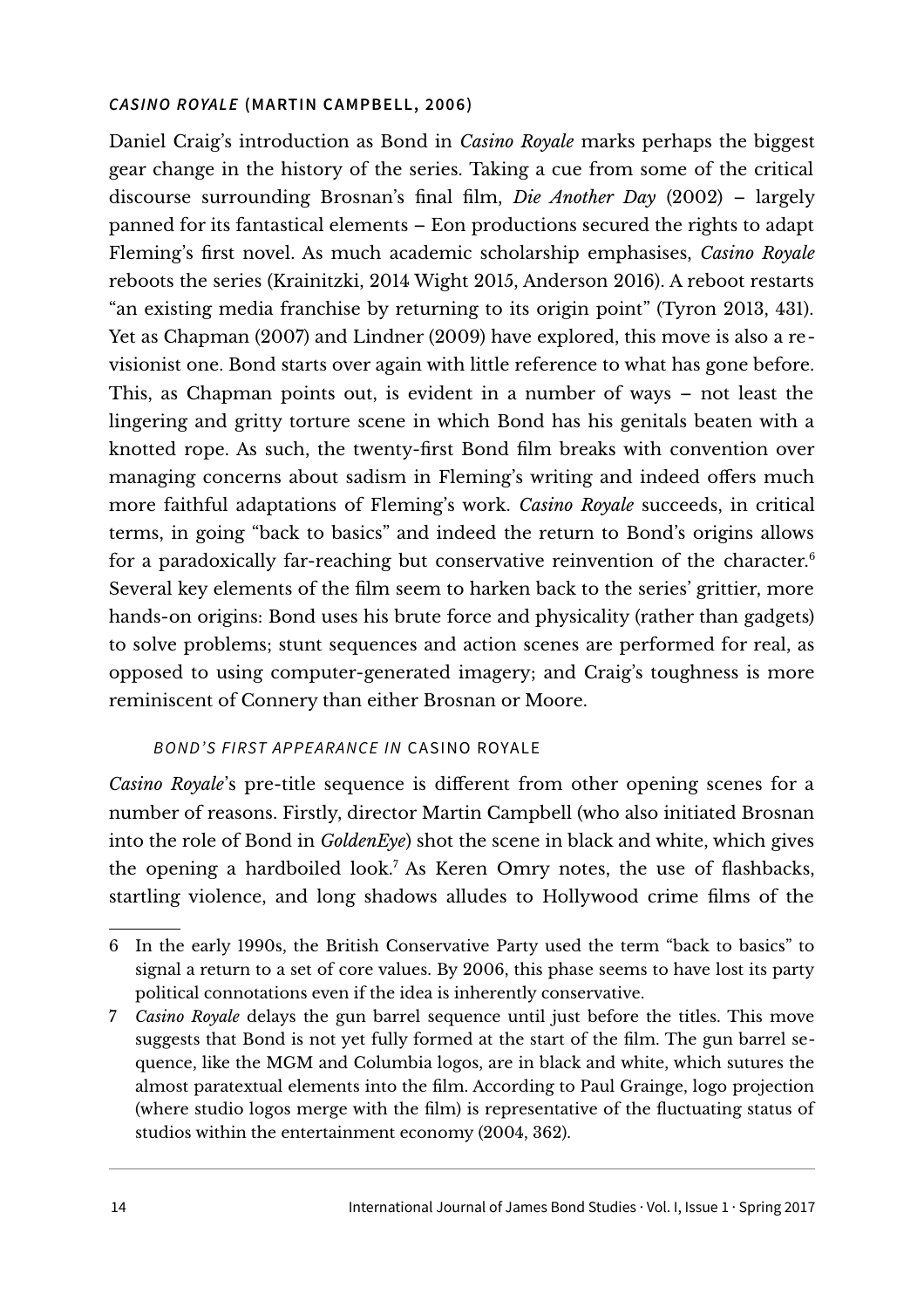1940s and 50s. Indeed, *Casino Royale*'s complex mystery plotline and the newfound introspection of Craig's Bond indicate a deep resonance with film noir (2009, 163-4). The pre-credit exposition tells the story of how Bond became a Double-O agent by undertaking two assassinations. In a break with tradition, we see Daniel Craig almost immediately: he is seated in the dark but his face is visible. The story of the first assassination is folded into the second, as Bond recounts to Dryden (the crooked agent he has been sent to kill) how he made contact with and dispatched his first target. Indeed, we see this kill in flashback, signified by a stark high-contrast, black-and-white, grainy, and textured film stock. Bond and the first assassination victim tussle in a bathroom, smashing stalls, mirrors, and urinals as Bond goes about drowning the man in a sink. The style of Bond's physical confrontation relies not on technique or momentum (as Connery's fighting style did, for example) but on pure strength alone, as Bond strangles and drowns his first kill. Here, Craig's Bond is the more groomed of the two men. His short hair is very different from the victim's long, curly and unwashed hair. The use of black and white film stock also works to disguise Craig's quite controversial blondness temporarily.[8](#page-14-0)

In the pre-title sequence, Bond is by no means smartly dressed (his shoes for example look casual and worn) but he looks more formal than Dryden's contact because it is apparent that Bond's suits continue to differentiate him from other men. Craig's Bond is also contrasted with Dryden. Here, Bond looks much less sophisticated than Dryden and their dialogue points to a hierarchical relationship based on their professional status and class. Dryden's English accent is more clipped than Bond's; both men's accents inflecting the dialogue with an edge of class conflict (which recalls exchanges between Bond and M earlier in the series). Dryden wears fitted leather gloves, a long greatcoat and striped shirt – hallmarks of the establishment professional. Craig's Bond, in contrast, wears a zipped woollen jumper, marking him as separate from this set. Quite unlike any other introductory sequence, Craig's Bond sets up a theatrical "reveal" where, once Dryden had entered the office, he turns around to find Bond sat in the corner, dramatically lit. Likewise, Dryden tries to unnerve Bond by asking him to recount his first kill and by mocking his ability to carry out the assassination. Dryden, then, serves as a partial role model for what Bond might become – a corrupt agent. He serves to exemplify the class-bound, stiff-upper-lipped, quipping man of the secret service who takes being assassinated in his stride without any sign of apprehension.

<span id="page-14-0"></span>8 See [www.danielcraigisnotbond.com](http://www.danielcraigisnotbond.com/) for information on the blondness controversy.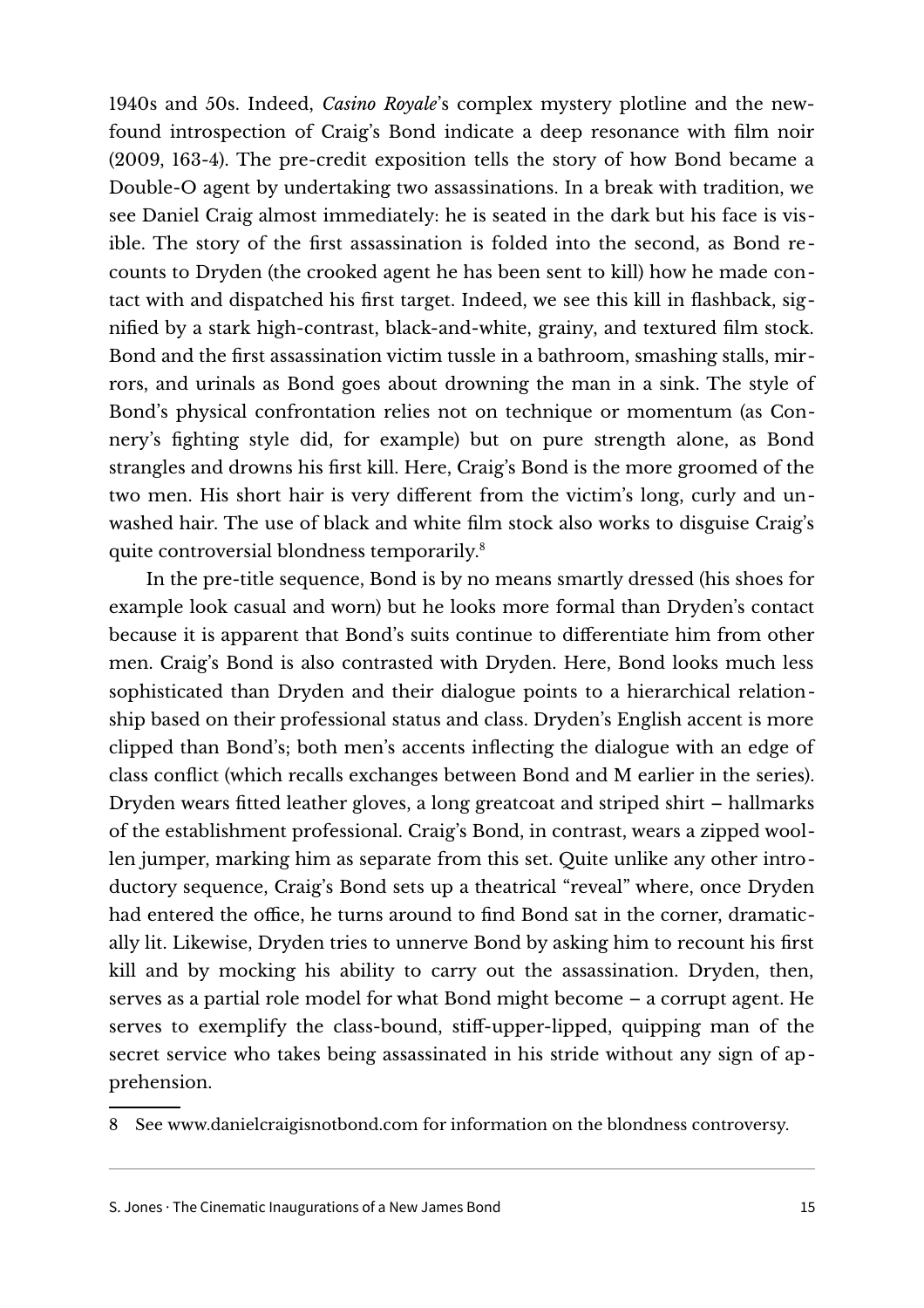#### **CONCLUSION**

As this article has demonstrated, one of the countless ways in which the Bond series has weathered the changes of the last 50 years is through the recasting of a new actor as Bond. The inauguration of a new on-screen Bond uses the formal properties of cinema (editing, mise-en-scene, cinematography, and narrative) to create boundaries around the meanings that can be attached to Bond. Yet the figure of Bond (and the actor playing him) brings into the film text a whole series of intertextual connections, reference points, and other resonances. Even in the early days of the series, the persona of the actor playing Bond mediated the public perception of Bond (the public often refused to distinguish the actor Sean Connery from the fictional character of James Bond). The interplay between the star persona of a new Bond, the cinematic apparatus of the film itself, and the existing meanings associated with Bond (through Fleming's writing; the serialisation of the Bond stories) work with and against each other to modify meaning. Accordingly, the introduction of a new Bond has the job of managing public expectations. These initial introduction scenes tend to acknowledge the traditions of the other actors that have played the part in the past while simultaneously pointing audiences in a new direction. In the case of the first Bond film, *Dr. No*, the opening scene acknowledges Bond's literary and public persona from Ian Fleming's novels (as well as the serialisation of Fleming's stories in newspapers, and the broader cultural impact of this material) and modifies it with Sean Connery's non-English, less class-bound persona and performance style. Moore's introduction, by contrast, tends to emphasise leisure, romance, and a kind of comedy that draws attention to itself (and thus away from economic gloom and industrial tension of Britain at the time). Between Connery and Moore, Lazenby introduced some of these elements (romance and knowing comedy) but was also set the hard task of handling the first changeover to a new actor without a high enough profile to bolster his efforts. By the 1980s, Dalton's inauguration highlighted the physical prowess of the character, and certainly hinted at the emotional distance of Bond's psyche. However, Brosnan's introduction reinforced Dalton's forgettable-ness by rewinding the film series' chronology. In doing so, Brosnan's Bond rolled back somewhat on Dalton's more socially progressive resonances, characterised by his faithfulness to women and a serious acknowledgement of pain and grief. Craig's Bond takes this project further by rebooting the series and going "back to basics". *Casino Royale*'s opening scenes show us how James became Bond. These scenes also radically expand the formal repertoire of the Bond series to include faster cuts, black and white film stock, and more com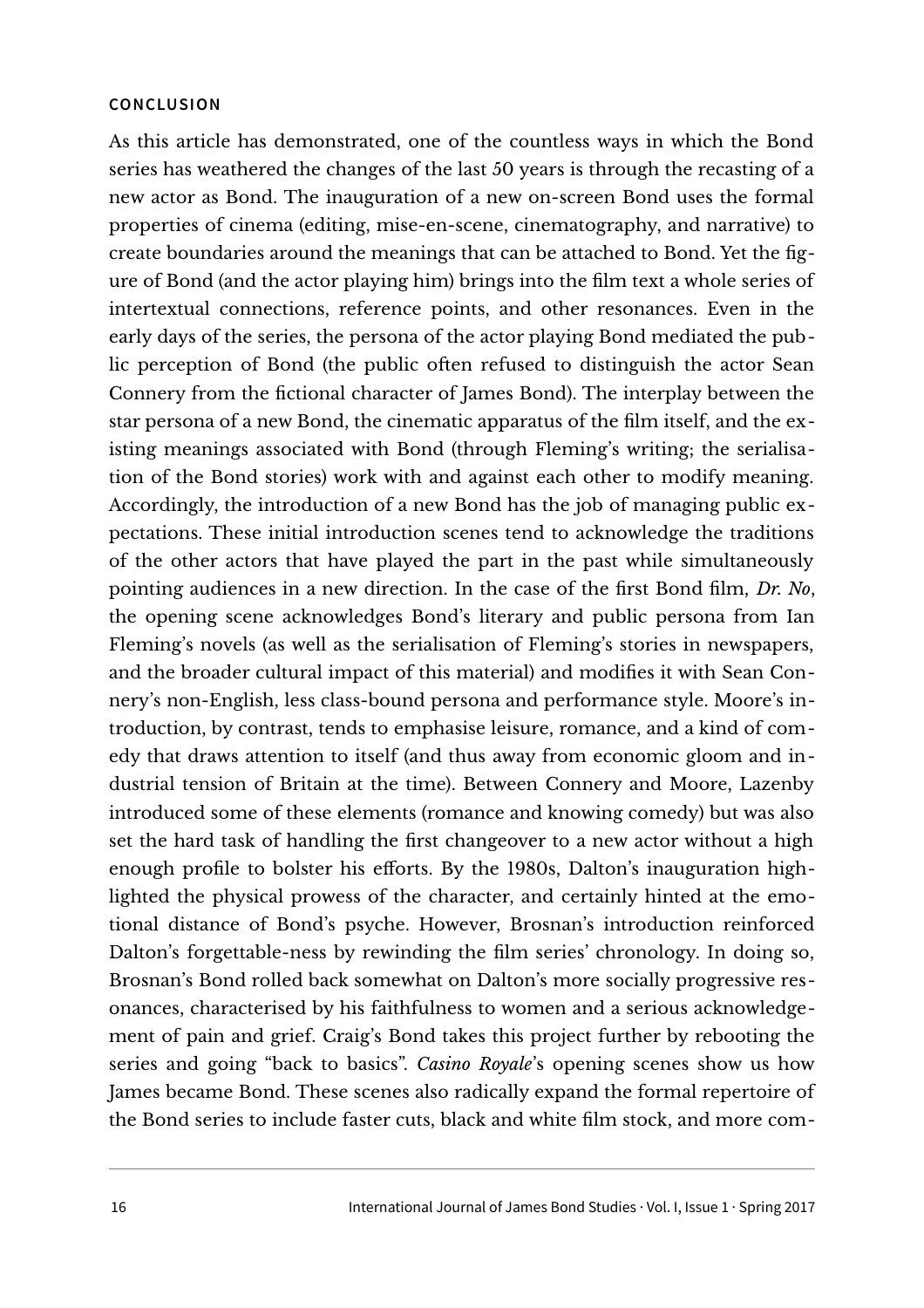plex ordering of story information. This opening scene is also a departure from the usual pre-credit sequences because it does more to suture the information imparted at the start into the rest of the film. In turn, this creates a coherent backdrop to Craig's performance style, which is muscular, less comedic, and which underplays the sophistication and smoothness of his predecessors. The intertextual strategies that reinforce the Bond series require an interrogation and reconfiguration of what opening scenes, character introductions, and moments of star spectacle do within films. In adhering to a formula, Bond films depart from the status quo of film storytelling. James Bond Studies makes, therefore, a timely intervention into the text/context debate as scholarly literature on Bond has done since the early days of cultural studies.

#### **REFERENCES**

- Anderson, Patrick. 2016. "Neocon Bond: The Cultural politics of *Skyfall." Quarterly Review of Film and Television*: 1-27.
- Barkley, Richard. 1973. "Review of *Live and Let Die* (directed by Guy Hamilton)." *Sunday Express*, July 8.
- Bennett, Tony. 1982. "Text and Social Process: The Case of James Bond." *Screen Education* 41(3): 3-14.
- Bennett, Tony, and Janet Woolacott. 1987. *Bond and Beyond: The Political Career of a Popular Hero*. New York: Methuen.
- Chapman, James. 2007. *Licence to Thrill: A Cultural History of the James Bond Films*. London: I. B. Tauris.
- Coleman, John. 1973. "Review of Live and Let Die (directed by Guy Hamilton)." New Statesman, March 6.
- Cook, Pam and Claire Hines. 2005. "'Sean Connery Is James Bond': Re-Fashioning British Masculinity in the 1960s." In *Fashioning Film Stars: Dress, Culture, Identity*, ed. R. Moseley. London: BFI. 147-159.
- "Daniel Craig is not Bond". 2017. *Daniel Craig is not Bond*. [http://danielcraigisnot](http://danielcraigisnotbond.com/index/)[bond.com/index/](http://danielcraigisnotbond.com/index/) Accessed 12 February 2017.
- *Financial Times*. 1965. "James Bond Faces an Early Retirement." December 12.
- French, Phillip. 1987. "Bond and Bondage." *Observer*, July 5, 19.
- Gibbs, Patrick. 1962. "Review of *Dr. No* (directed Terence Young)," *Daily Telegraph*, October 6.
- Grainge, P.D. 2004. "Branding Hollywood: Studio Logos and the Aesthetics of Memory and Hype." *Screen* 45(4): 344-362.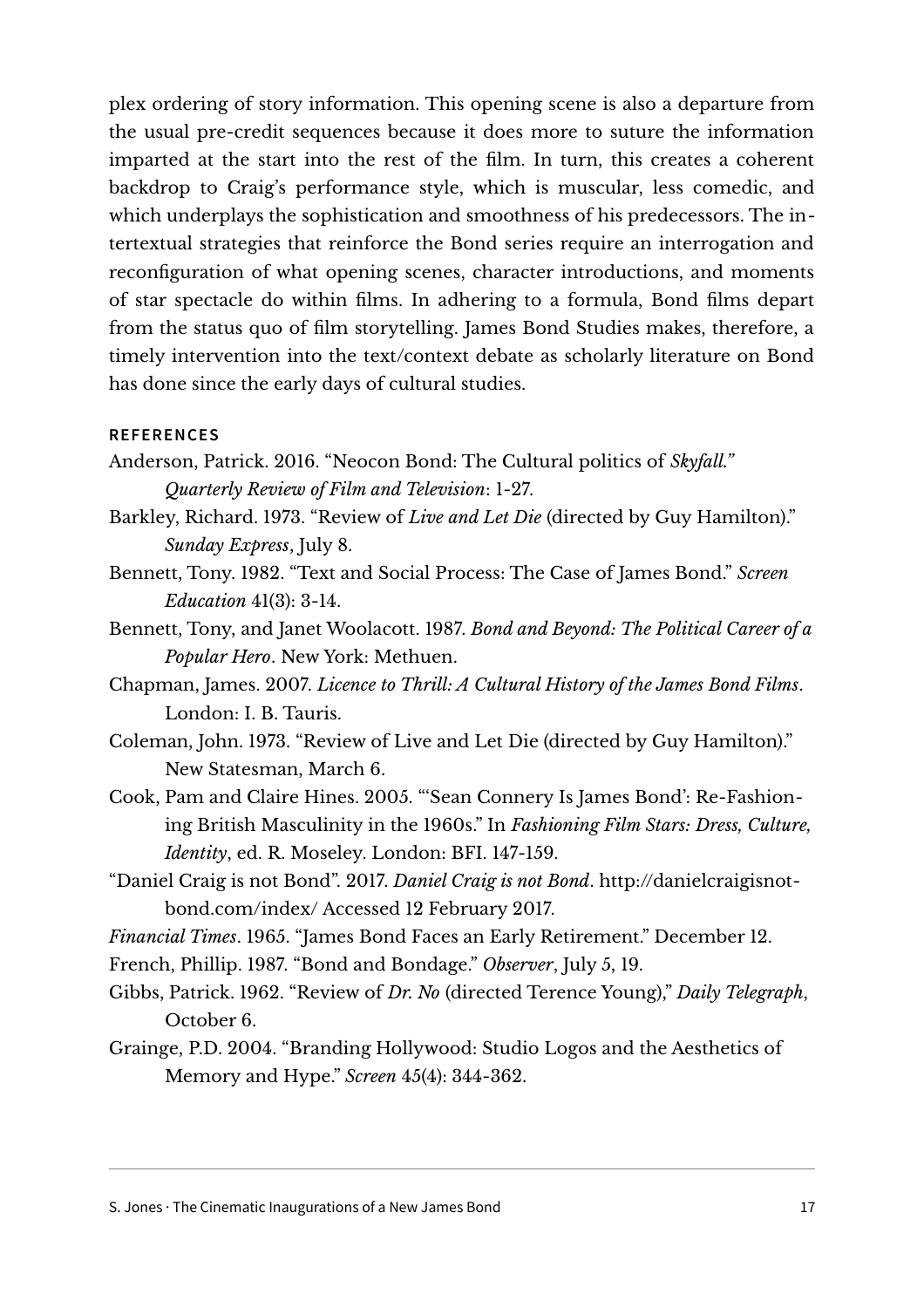- Hill, Christopher. 2006. "Defining Britain's Most Appealing Voice: An accent Profile of Sir Sean Connery". Paper presented at the Department of English, Stockholm University.
- Hinxman, Margaret 1962. "Review of *Dr. No* (directed Terence Young)," *Daily Herald*, October 6.
- Hutchinson, Tom. 1987. "Wise guy Bond turns into Mr. Nice Spy." *Mail on Sunday*, May 7, 36-7.
- Jenner, Mareike. 2016. *American TV Detective Dramas: Series Investigations*. Houndmills: Palgrave Macmillan.
- Johnson, Paul. 1958. "Sex, Snobbery and Sadism." *New Statesman*. April 5.
- Johnson, Sheila. 1987. "James Bond: For Your Eyes Mainly." *Independent*, July 2.
- Johnstone, Iain. 1989. "How Bond got the human touch." *Sunday Times*, July 5.
- Krainitzki, Eva. 2014. "Judi Dench's Age-Inappropriateness and the Role of M: Challenging Normative Temporality." *Journal of Ageing Studies* 29: 32-40.

Lindner, Christoph. 2009. "Introduction: Revisioning 007," In *Revisioning 007: James Bond and* Casino Royale, ed. Lindner. London: Wallflower Press: 1-7.

- Lytte, John. 1995. "Review of *GoldenEye* (directed by Martin Campbell)." *Independent*, November 24.
- Marwick, Arthur. 1996. *British Society Since 1945*. 3rd. ed. London: Penguin.
- Malcolm, Derek. 1987. "Kiss-kiss no Bang Bang." *Guardian*, July 2.
- Mercer, Colin, and Jean Radford. 1977. "Interview with Pierre Macherey," *Red Letters* 5: 3-9.
- Nepa, Stephen. 2015. "Marriage Gender Roles and the 'Different Bond Woman' in *On Her Majesty's Secret Service.*" In *For His Eyes Only: The Women of James Bond*, ed. Lisa Funnell. London: Wallflower Press: 187-195.
- Omry, Keren. 2009. "Bond, Benjamin, Balls: Technologised Masculinity in *Casino Royale.*" In *Revisioning 007: James Bond and* Casino Royale. ed. Christoph Lindner. London: Wallflower Press: 159-173.
- Powell, Dilys. 1962. "Review of *Dr. No* (directed Terence Young)," *Sunday Times*, October 7.
- Robinson, David. 1962. "Review of *Dr. No* (directed Terence Young)," *Financial Times*, October 10.
- Shail, Robert. 2008. "More, Much More... Roger Moore's a New Bond for a New Decade." In *Seventies British Cinema*, ed. Shail. London: Palgrave Macmillan: 150-158.
- Shone, Tom. 1995. "Gilt-edged Bond." *Sunday Times*, November 19, 1995. Simpson, Paul. 2015. *Bond vs Bond: The Many Faces of 007*. New York: Race Point.